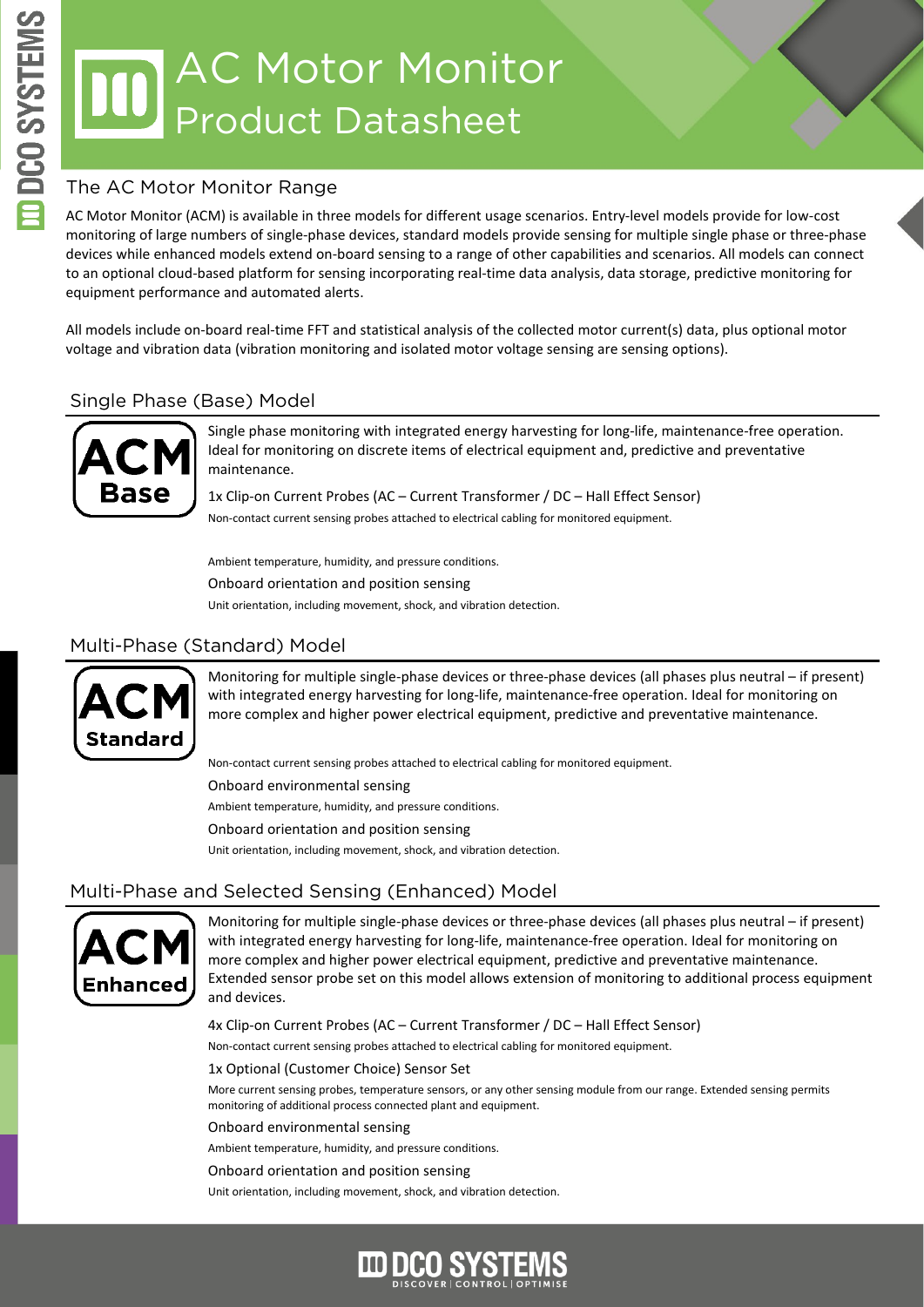# **III DCO SYSTEMS**

| <b>Common Model Specifications</b> |                                                                                                                                                                                                                                                                                                                                                                                                            |                                                                                  |  |  |
|------------------------------------|------------------------------------------------------------------------------------------------------------------------------------------------------------------------------------------------------------------------------------------------------------------------------------------------------------------------------------------------------------------------------------------------------------|----------------------------------------------------------------------------------|--|--|
| <b>Enclosure Style</b>             | Standard: Enclosure style for typical industrial applications (to IP55).                                                                                                                                                                                                                                                                                                                                   | IP: External installations (to IP67).                                            |  |  |
|                                    | Dimensions   W $111 \times H$ 56 x D 41mm                                                                                                                                                                                                                                                                                                                                                                  | W 130 x H 91 x D 63mm                                                            |  |  |
| <b>Enclosure Mounting</b>          | Screw-fixing   Wall-fixing   Over Insulation Clips   Pipe Stand Off<br>Pipe stand offs support direct mounting of sensor unit to high temperature pipework, with insulation and thermal barrier.                                                                                                                                                                                                           |                                                                                  |  |  |
| <b>Enclosure Type</b>              | IP55 (Dust Protected + Water Jets)<br>ABS   UL94-V0                                                                                                                                                                                                                                                                                                                                                        | IP67 (Dust-tight + Immersion)<br>Polycarbonate   UL 508   NEMA TYPE<br>4,4X,6,6P |  |  |
| Enclosure (Options)                | Optional alternative enclosures available, including extra-high impact resistance polycarbonate and full metal enclosures.                                                                                                                                                                                                                                                                                 |                                                                                  |  |  |
| Sensing (Options)                  | ACM sensors support a wide range of sensing capabilities through pluggable sensing modules. A selection of the options available<br>are listed in "Sensor Options" (below). Standard modules may be swapped or added to as required.                                                                                                                                                                       |                                                                                  |  |  |
| Power (Standard)                   | 1x Electrical Energy Harvesting<br>Cable mounted inductive harvesting unit with energy harvesting and on-board energy storage. Internal harvesting and power<br>system full monitored with power availability, power storage and backup power reporting. Onboard long-life backup battery for<br>status reporting while electrical equipment inactive or isolated.                                         |                                                                                  |  |  |
| Power (Options)                    | ACM supports a wide range of other power sources through a system of pluggable modules. See a selection of available options<br>listed in "Power Options" (below). Standard modules may be swapped or added to as required.                                                                                                                                                                                |                                                                                  |  |  |
| <b>Status Indicators</b>           | 1x Status indicator<br>Unit status, power status and active operation indicators (Red, Green, Yellow colours - steady, pulsed, and flashing statuses).<br>1x Communications indicator<br>Communications status and TX/RX indicators (Red, Green, Yellow colours - steady, pulsed, and flashing statuses).                                                                                                  |                                                                                  |  |  |
|                                    | Selectable Mesh Radio (ISM 868/915 MHz) or LoRaWAN (ISM 868/915 MHz) support.<br>Comms (Standard)   Mesh radio requires one (or more) gateway units per site installation <sup>1</sup> . Gateways provide choice of cloud uplink (via Wi-Fi, Ethernet<br>or 3G/4G/5G mobile data uplink <sup>2</sup> ). LoRaWAN radio requires LoRaWAN gateway, gateway is customer or DCO Systems provided <sup>3</sup> . |                                                                                  |  |  |
| Comms (Options)                    | DCO sensor units support a wide range of other communications options through a system of pluggable modules. See a selection of<br>available options listed in "Communications Options" (below). Standard modules may be swapped or added to as required.                                                                                                                                                  |                                                                                  |  |  |
| Processing                         | 120MHz ARM M4 Processor with Hardware Floating Point and DSP Extensions                                                                                                                                                                                                                                                                                                                                    |                                                                                  |  |  |
| Storage (Standard)                 | 64Kb F-RAM Onboard<br>Non-volatile, high-endurance long term storage. State checkpoints and up to 8-hours data storage in event of network disruption.                                                                                                                                                                                                                                                     |                                                                                  |  |  |
| Storage (Options)                  | Units support pluggable modules to extend on device data storage for storage of ultra-high-resolution<br>data where required (e.g., raw high-speed sensor data prior to its processing for FFT analysis).                                                                                                                                                                                                  |                                                                                  |  |  |
|                                    | Operational Temperature: -20°C to 85°C   Relative Humidity: 5% to 100% (condensing)                                                                                                                                                                                                                                                                                                                        |                                                                                  |  |  |

<span id="page-1-0"></span><sup>1</sup> DCO provided gateways are extra cost options. Minimum of one gateway per mesh network installation.

<span id="page-1-1"></span><sup>&</sup>lt;sup>2</sup> 3G/4G/5G Cloud connectivity provided as part of cloud data analytics platform subscription (where taken)

<span id="page-1-2"></span><sup>&</sup>lt;sup>3</sup> DCO Systems provided LoRaWAN gateway is an extra cost option.